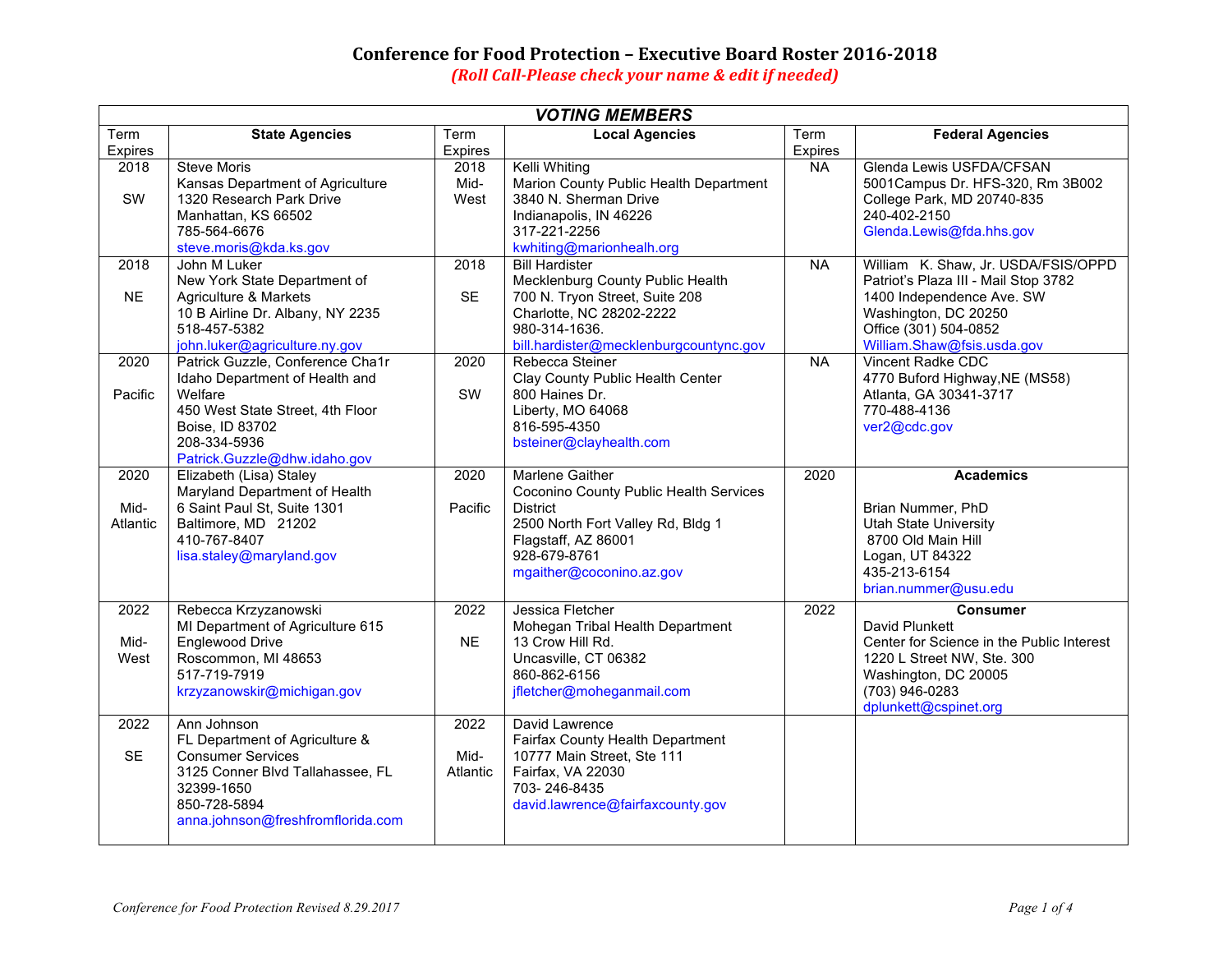## **Conference for Food Protection - Executive Board Roster 2016-2018**

*(Roll Call-Please check your name & edit if needed)* 

| <b>VOTING MEMBERS- CONTINUED</b> |                               |            |                                  |              |                                  |
|----------------------------------|-------------------------------|------------|----------------------------------|--------------|----------------------------------|
| Term                             | <b>Industry</b>               | Term       | <b>Industry</b>                  | Term         | <b>Industry</b>                  |
| Expires                          |                               | Expires    |                                  | Expires      |                                  |
| 2018                             | Ken Rosenwinkel,              | 2020       | Donna M. Garren, PhD.            | 2022         | Larry Eils                       |
|                                  | Conference Vice-Chair         |            | American Frozen Food Institute   |              | National Automatic Merchandising |
| Retail                           | Jewel-Osco                    | Food       | 2000 Corporate Ridge, Suite 1000 | Vending &    | Association                      |
| Food                             | 150 Pierce Road, Suite 200    | Processing | McLean, VA 22102                 | Distribution | 8700 Nilsen Court                |
|                                  | Itasca, IL 60143              |            | 703-663-0252                     |              | Harvard, IL 60033                |
|                                  | 630-948-6787                  |            | dgarren@affi.com                 |              | 815-382-3547                     |
|                                  | ken.rosenwinkel@jewelosco.com |            |                                  |              | rpeonygarden@gmail.com           |
| 2018                             | Jason Horn                    | 2020       | Brenda Bacon                     | 2022         | Angela Sanchez                   |
|                                  | In-N-Out Burger               |            | <b>Harris Teeter</b>             |              | <b>CKE</b> Restaurants Inc.      |
| Food                             | 13502 Hamburger Lane          | At Large   | 701 Crestdale Rd                 | At Large     | Ontario, CA 91764                |
| Service                          | Baldwin Park, CA 91706        |            | Matthews, NC 28105               |              | 714-254-4556                     |
|                                  | 626-813-5326                  |            | 704-844-4443                     |              | mailto:asanchez@ckr.xom          |
|                                  | JHorn@innout.com              |            | bbacon@harristeeter.com          |              |                                  |
|                                  |                               |            |                                  |              |                                  |

| <b>EX OFFICIO NON - VOTING MEMBERS</b>                                                                                                                      |                                                                                                                                                                    |                                                                                                                                                         |  |  |
|-------------------------------------------------------------------------------------------------------------------------------------------------------------|--------------------------------------------------------------------------------------------------------------------------------------------------------------------|---------------------------------------------------------------------------------------------------------------------------------------------------------|--|--|
| Council I                                                                                                                                                   | <b>Council II</b>                                                                                                                                                  | <b>Council III</b>                                                                                                                                      |  |  |
| Rick Barney, Chair<br>Southeastern Grocers LLC<br>8928 Prominence Parkway, #200,<br>Jacksonville, FL 32256<br>904-370-8722<br>RickBarney@segrocers.com      | David Lawrence, Chair<br>Fairfax County Health Department<br>10777 Main Street. Suite 111<br>Fairfax, VA 22030<br>703-246-8435<br>david.lawrence@fairfaxcounty.gov | Davene Sarrocco-Smith, Chair<br>Lake County General Health District<br>5966 Heisley Rd.<br>Mentor, OH 44060<br>440-350-2543<br>davenesarrocco@yahoo.com |  |  |
| Donald Todd Mers, Vice-Chair<br>Ohio Department of Agriculture<br>8995 East Main Street Reynoldsburg, OH 43068<br>614-995-0435<br>Donald.mers@agri.ohio.gov | Sharon Wood, Vice-Chair<br><b>HEB Grocery Company</b><br>646 South Flores Street<br>San Antonio, TX 78204<br>210-938-6511<br>wood.sharon@heb.com                   | Dr. J. Keith Jackson, Vice-Chair<br>Performance Food Group<br>12500 Westcreek Parkway<br>Richmond, VA 23238<br>804-484-7975<br>keith.jackson@pfgc.com   |  |  |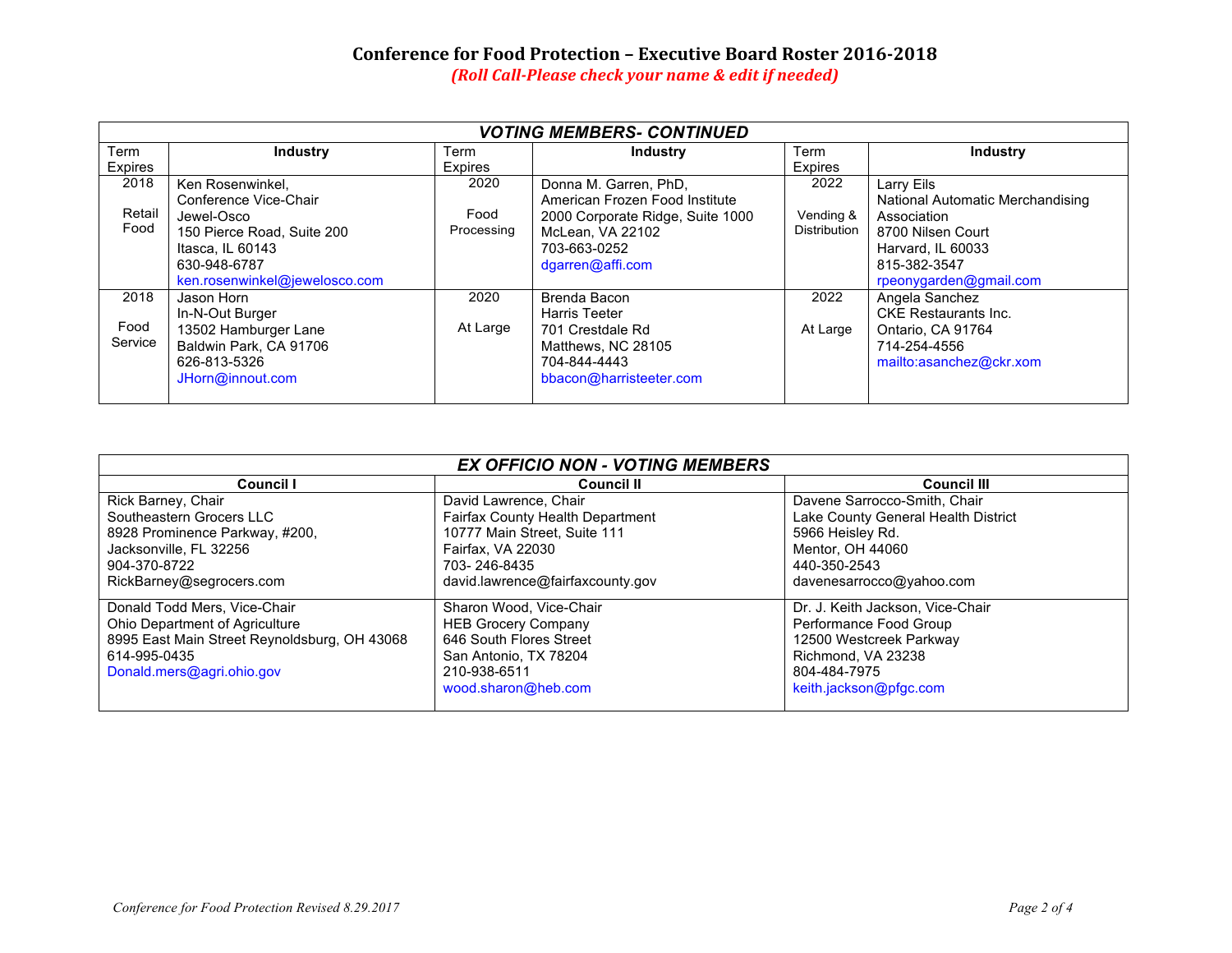| <b>STANDING COMMITTEE CHAIRS</b>                                                                                                                                                           |                                                                                                                                                             |                                                                                                                                                                                                                                              |  |  |
|--------------------------------------------------------------------------------------------------------------------------------------------------------------------------------------------|-------------------------------------------------------------------------------------------------------------------------------------------------------------|----------------------------------------------------------------------------------------------------------------------------------------------------------------------------------------------------------------------------------------------|--|--|
| (ex officio chairs serve until the fall Board Meeting following the Biennial Meeting or until approved by the Executive Board)                                                             |                                                                                                                                                             |                                                                                                                                                                                                                                              |  |  |
| Immediate Past Conference Chair                                                                                                                                                            | Immediate Past Conference Chair                                                                                                                             | <b>Strategic Planning Committee Chair</b>                                                                                                                                                                                                    |  |  |
| John M Luker                                                                                                                                                                               | John M Luker                                                                                                                                                | Thomas Ford                                                                                                                                                                                                                                  |  |  |
| New York State Department of Agriculture & Markets                                                                                                                                         | New York State Department of Agriculture & Markets                                                                                                          | Ecolab                                                                                                                                                                                                                                       |  |  |
| 10 B Airline Dr.                                                                                                                                                                           | 10 B Airline Dr.                                                                                                                                            | 8300 Capital Drive                                                                                                                                                                                                                           |  |  |
| Albany, NY 12235                                                                                                                                                                           | Albany, NY 12235                                                                                                                                            | Greensboro, NC 27410                                                                                                                                                                                                                         |  |  |
| 518-457-5382                                                                                                                                                                               | 518-457-5382                                                                                                                                                | 336-456-3661                                                                                                                                                                                                                                 |  |  |
| john.luker@agriculture.ny.gov                                                                                                                                                              | john.luker@agriculture.ny.gov                                                                                                                               | tom.ford@ecolab.com                                                                                                                                                                                                                          |  |  |
| <b>Program Chair</b>                                                                                                                                                                       | <b>Issue Co-Chair</b>                                                                                                                                       | <b>Issue Co-Chair</b>                                                                                                                                                                                                                        |  |  |
| Jay Neal, PhD                                                                                                                                                                              | <b>Vicki Everly</b>                                                                                                                                         | Debbie Watts                                                                                                                                                                                                                                 |  |  |
| University of Houston                                                                                                                                                                      | City of Berkeley Environmental Health                                                                                                                       | <b>Tulsa Health Department</b>                                                                                                                                                                                                               |  |  |
| 14000 University Boulevard                                                                                                                                                                 | 2180 Milvia St., 2nd Floor                                                                                                                                  | 5051 S 129th E Avenue                                                                                                                                                                                                                        |  |  |
| Sugarland, TX 77479                                                                                                                                                                        | Berkeley, CA 94704                                                                                                                                          | Tulsa, OK 74134                                                                                                                                                                                                                              |  |  |
| 713-743-2496                                                                                                                                                                               | 510-501-0417                                                                                                                                                | 918-595-4305                                                                                                                                                                                                                                 |  |  |
| jneal@central.uh.edu                                                                                                                                                                       | vicki.everly2@gmail.com                                                                                                                                     | dwatts@tulsa-health.org                                                                                                                                                                                                                      |  |  |
| <b>Resolutions Committee Chair</b>                                                                                                                                                         | <b>Nominating Committee Chair</b>                                                                                                                           | <b>Finance Committee Chair</b>                                                                                                                                                                                                               |  |  |
| Michael Roberson                                                                                                                                                                           | John M Luker                                                                                                                                                | <b>Terry Levee</b>                                                                                                                                                                                                                           |  |  |
| Publix Super Markets, Inc.                                                                                                                                                                 | New York State Department of Agriculture & Markets                                                                                                          | Giant Eagle                                                                                                                                                                                                                                  |  |  |
| PO Box 32024                                                                                                                                                                               | 10 B Airline Dr.                                                                                                                                            | 101 Kappa Drive                                                                                                                                                                                                                              |  |  |
| Lakeland, FL 33802                                                                                                                                                                         | Albany, NY 12235                                                                                                                                            | Pittsburgh, PA 15238                                                                                                                                                                                                                         |  |  |
| 863-688-1188                                                                                                                                                                               | 518-457-5382                                                                                                                                                | 412-967-4889                                                                                                                                                                                                                                 |  |  |
| michael.roberson@publix.com                                                                                                                                                                | john.luker@agriculture.ny.gov                                                                                                                               | terry.levee@gianteagle.com                                                                                                                                                                                                                   |  |  |
| Program Standards Committee Chair<br>Angie Cyr<br>Minnesota Dept of Health<br>625 Robert St. N.<br>PO Box 64975<br>St. Paul, MN 55164-0975<br>651-201-5634<br>mailto:Angie.cyr@state.mn.us | <b>Audit Committee Chair</b><br>Danny Follett<br>StateFoodSafety.com<br>507 E. Technology Ave<br>Orem, UT 84097<br>8019959641<br>dfollett@abovetraining.com | <b>Food Protection Manager Certification</b><br><b>Committee Chair</b><br>Sean Dunleavy<br>Michigan Department of Agriculture and<br><b>Rural Development</b><br>PO Box 30017<br>Lansing, MI 48933<br>517-243-8895<br>dunleavys@michigan.gov |  |  |